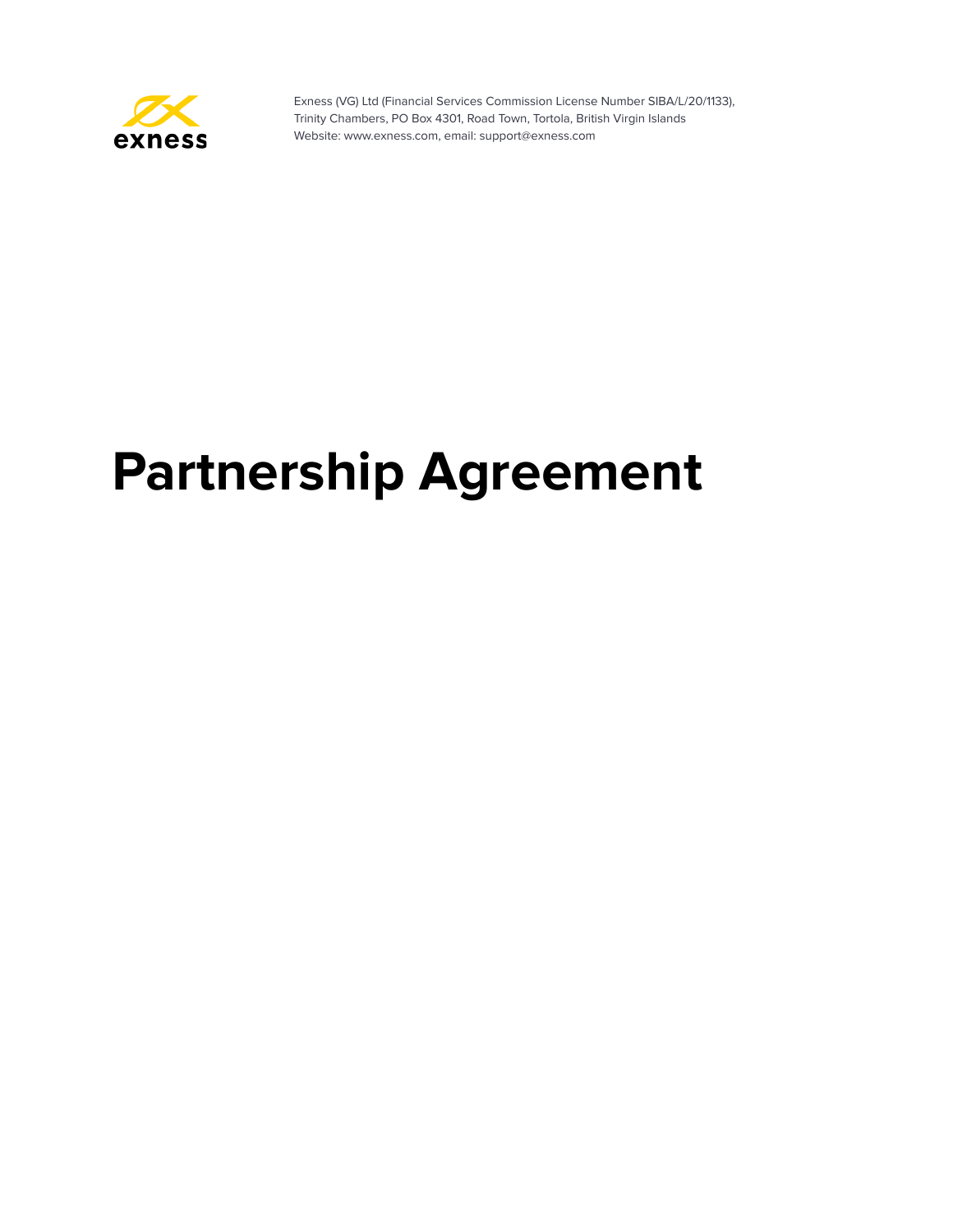

- 1. General [Provisions](#page-2-0)
- 2. [Definitions](#page-2-1)
- 3. Partners' Rights and [Obligations](#page-3-0)
- 4. Company's Rights and [Obligations](#page-5-0)
- 5. Payment of Partner [Commission](#page-6-0)
- 6. The Use of [Promotional](#page-8-0) Material
- 7. Promotion [Restrictions](#page-8-1)
- 8. [Protection](#page-10-0) Of Personal Data
- 9. [Confidentiality](#page-11-0)
- 10. Restrictions, Amendments and Termination
- 11. [Indemnity](#page-12-0)
- 12. Client [Complaints](#page-12-1)
- 13. [Notices](#page-13-0)
- 14. Entire [Agreement](#page-13-1)
- 15. Partner's [Representations](#page-13-2) and Warranties
- 16. [Severability](#page-14-0)
- 17. [Assignment](#page-14-1)
- 18. No [Waiver](#page-14-2)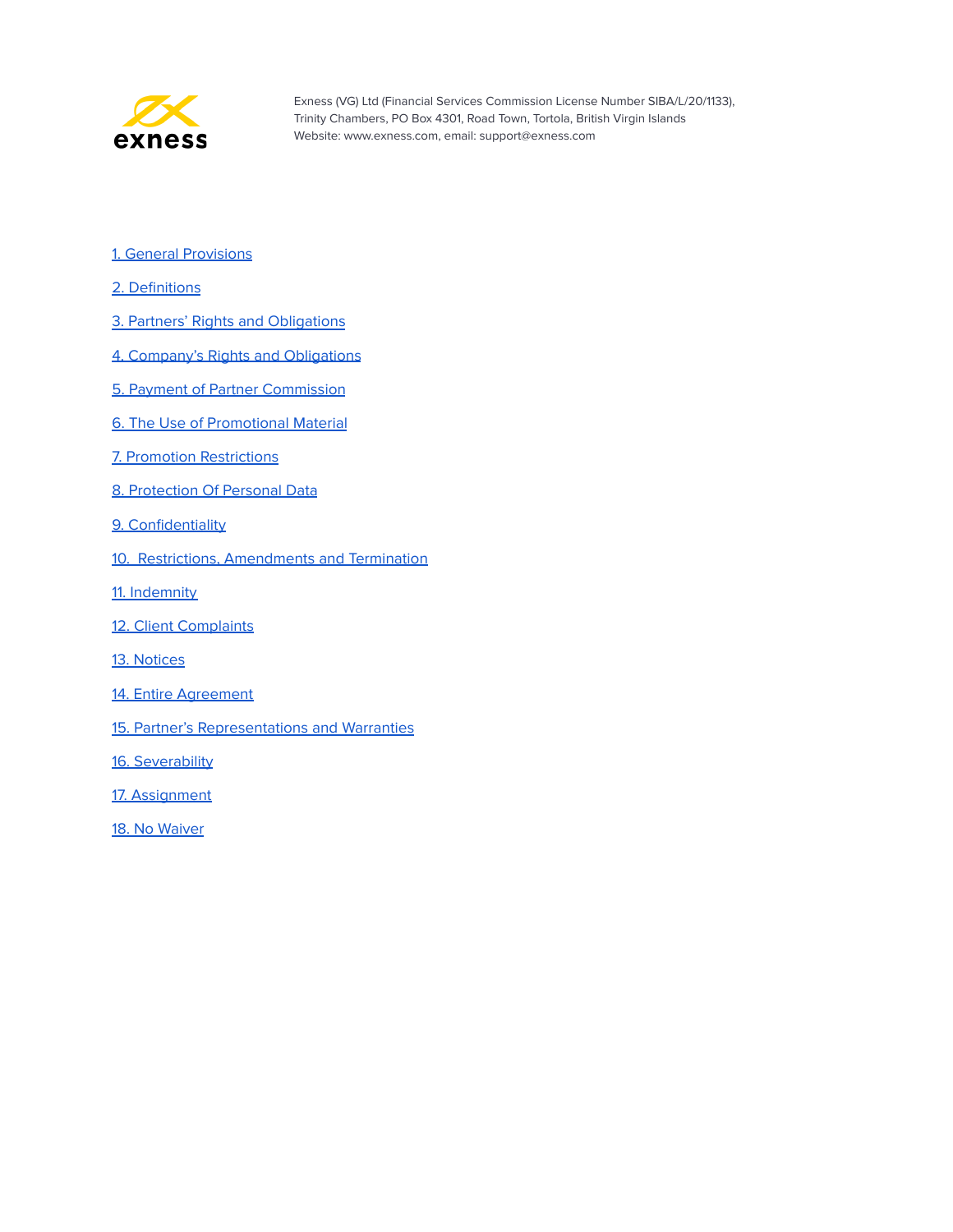

# <span id="page-2-0"></span>**1. General Provisions**

**1.1** This Partnership Agreement ("Agreement") shall define the conditions and procedures for cooperation between Partners, Introducing Brokers ("Partner(s)") and Exness (VG) Ltd. ("Company").

# <span id="page-2-1"></span>**2. Definitions**

**Account:** the unique trading account assigned by the Company to any Client completing the account opening application procedure and approved by the Company.

**Affiliated Entities ("Affiliates")**: with respect to the Company shall mean any entity which, directly or indirectly, controls, is controlled by, or is under common control with the Company. The Company may publish to the Site(s) the details of its Affiliated Entities which are providing services in relation to any trading in financial instruments and to which the Partner may introduce clients to.

**Agreement:** the present Partnership Agreement.

**Client:** any physical person or entity with whom the Company or any of its Affiliated Entities concluded a Client Agreement.

**Client Agreement:** an agreement between the Company or any of its Affiliated Entities and the Client for the provision of services in relation to any trading in financial instruments offered by the Company or any of its Affiliated Entities.

**Company:** Exness (VG) LTD, a company authorised by the Financial Services Commission with Investment Business License Number SIBA/L/20/1133.

**Introduced Client:** any physical person or entity who has been introduced by the Partner to the Company and/or to any of its Affiliated Entities through a Partner Link and with whom the Company and/or any of its Affiliated Entities concluded a Client Agreement.

**Non–Active Introduced Client:** any Introduced Client that has no activity (trading or deposit in all of his/her Accounts with the Company or any of its Affiliated Entities) in his/her Personal Area with the Company or its Affiliated Entities for a period of 90 (ninety) days.

**Partner:** a physical person or entity approved by the Company to introduce Prospective Clients to the Company and/or to its Affiliated Entities under the terms and conditions of this Agreement.

**Partner Account(s):** the unique account assigned by the Company to any Partner for the purpose of receiving the Partner Commission.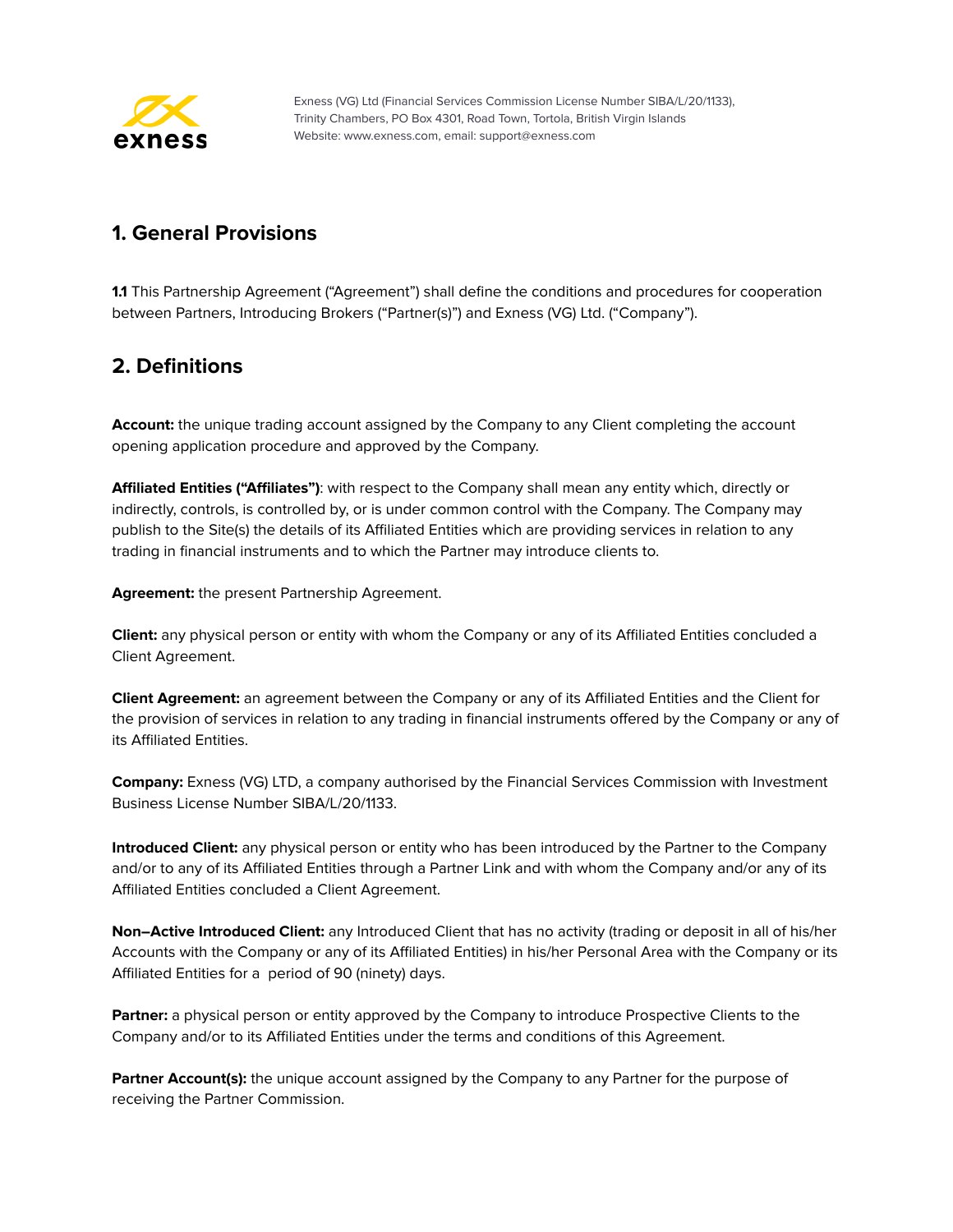

**Partner Link:** the unique link provided by the Company to the Partner for identifying the Partner activities and the Clients introduced to the Company and/or to its Affiliated Entities by the Partner.

**Partner Site:** the websites and social media sites operated and/or owned by the Partner for the purpose of introducing Prospective Clients to the Companyand/or to its Affiliated Entities.

**Partner Commission:** the amount payable to the Partner subject to term 5 of the present Agreement.

**Personal Area:** the Client's personal space on the Company's or its Affiliated Entities Site(s).

**Promotional Material:** any material provided by the Company and/or its Affiliated Entities to the Partner and used by the Partner in order to promote any activity related to the Company and/or to its Affiliated Entities or the Site(s) for the purpose of this Agreement, including but not limited to logos, banners, promo links etc.

**Prospective Client:** any physical person or entity who has been introduced by the Partner to the Company and/or to its Affiliated Entities prior to the conclusion of a Client Agreement with the Company and/or with its Affiliated Entities.

**Site(s):** without limitation shall mean the websites [www.exness.com](http://www.exness.com) and [www.exnessaffiliates.com](http://www.exnessaffiliates.com) that will be used by the Company to communicate to the Partner from time to time or any such other website or sub-domain as Company may maintain from time to time and communicate to the Partner.

**Subpartner**: any physical person or entity who has been introduced by the Partner to the Company and/or to any of its Affiliated Entities through a Partner Link, and with whom the Company and/or its Affiliated Entities concluded a Partnership Agreement.

#### <span id="page-3-0"></span>**3. Partners' Rights and Obligations**

**3.1** In order for any physical person or entity to become a Partner, such applicant must complete the relevant application procedure. It is up to the Company's discretion to accept or reject any applicant as a Partner or request additional information and/or documentation from the applicant for further review by the Company.

**3.2** Upon approval of a Partner application and by acceptance of the present Agreement, the Company grants to the Partner a non-exclusive, non–transferable right to direct Prospective Clients to the Site and/or to its Affiliated Entities Sites, if different, subject to the terms and conditions of this Agreement, and the Company will provide the Partner with a Partner Link linked to the Site(s).

**3.3** The Partner gives the Company the non-exclusive, non-transferable right to use the Partner's name and/or trademark for free for the duration of this Agreement so that the Company may fulfill its obligations under this Agreement.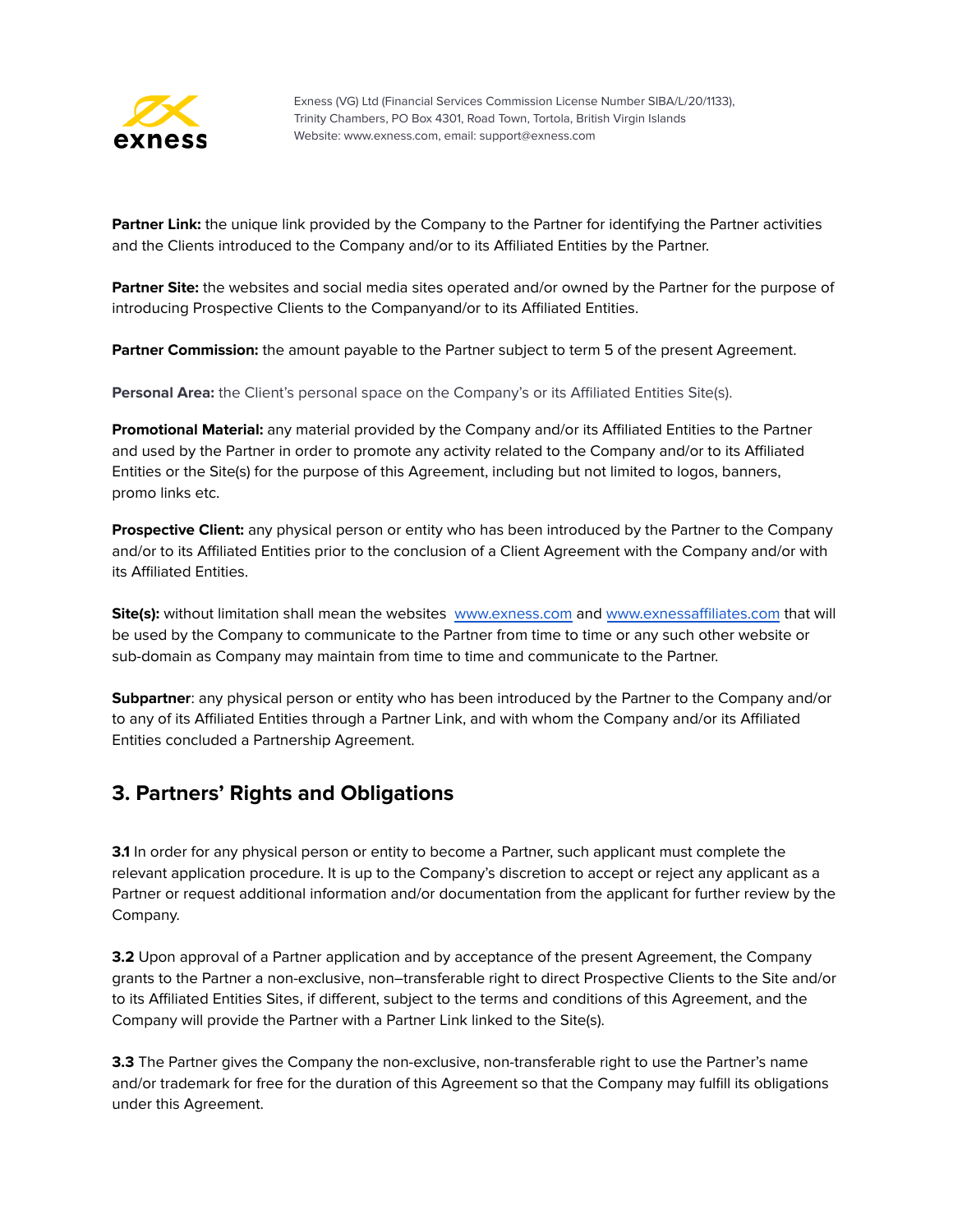

**3.4** The Partner undertakes the following:

- A. To act in good faith and not make any false and/or misleading representations or statements in relation to the Company and/or its Affiliated Entities or the services provided by the Company and/or its Affiliated Entities that the Partner knows or ought reasonably to know are likely to prejudice or to bring into disrepute in any manner the Company's and/or its Affiliated Entities business or reputation or that of any of the Company's and/or Affiliated Entities' associates;
- B. To cooperate with the Company to review complaints by Clients introduced by the Partner;
- C. To cooperate with the Company and promptly submit any documentation and/or evidence required by the Company in relation to the dealings of the Partner with the Clients, involving the Company in any way whatsoever;
- D. Not knowingly do or commit (or permit to be done or committed) any act, matter or thing that the Partner knows or ought reasonably to know is likely to put the Company in breach of any of the provisions of the Client Agreement between the Company and/or its Affiliated Entities and the Clients or the provisions of existing legislation;
- E. To cooperate with the Company and promptly submit any information and/or documentation required by the Company;
- F. To perform his/her obligations under this Agreement and otherwise conduct his/her business and affairs in accordance with such professional and ethical standards as are widely regarded as being best practice and in accordance with any applicable laws or regulations. The Partner shall not take any steps which would cause the Company and/or its Affiliated Entities to fail to observe the standard of behavior reasonably expected of persons in the Company's and/or of its Affiliated Entitiesposition and will comply with all applicable laws and rules and requirements applicable to the Partner or the Company and/or its Affiliated Entity and disclose to the Company promptly any complaint, regulatory investigation, or disciplinary action or any other development that may have a material impact on the Partner's ability to provide the services hereunder in accordance with provisions of existing legislation;
- G. To provide the Company with all necessary information and documents about services rendered under this Agreement;
- H. To notify the Company immediately of any actual or potential contravention of any such legal or regulatory requirements and the Company is entitled to assume that any necessary authorisation, license and/or consent remains in effect until the Partner notifies the Company otherwise;
- I. To notify the Company immediately if any actual or proposed judgment, order, or disciplinary sanction is imposed upon or entered against the Partner or any other action or claim is taken against him/her (including without limitation any pending litigation), in relation to his/her activities under the provisions of existing legislation which has, or may have, in the Company's reasonable opinion, a material adverse effect on the Company's and/or on its Affiliated Entities reputation or financial standing;
- J. To indemnify the Company against any loss or liability suffered by the Company and/or its Affiliated Entities as a result of the contravention of any legal or regulatory requirements on the part of the Partner or as a result of or related to the actions of the Partner during and after the Termination of the Agreement.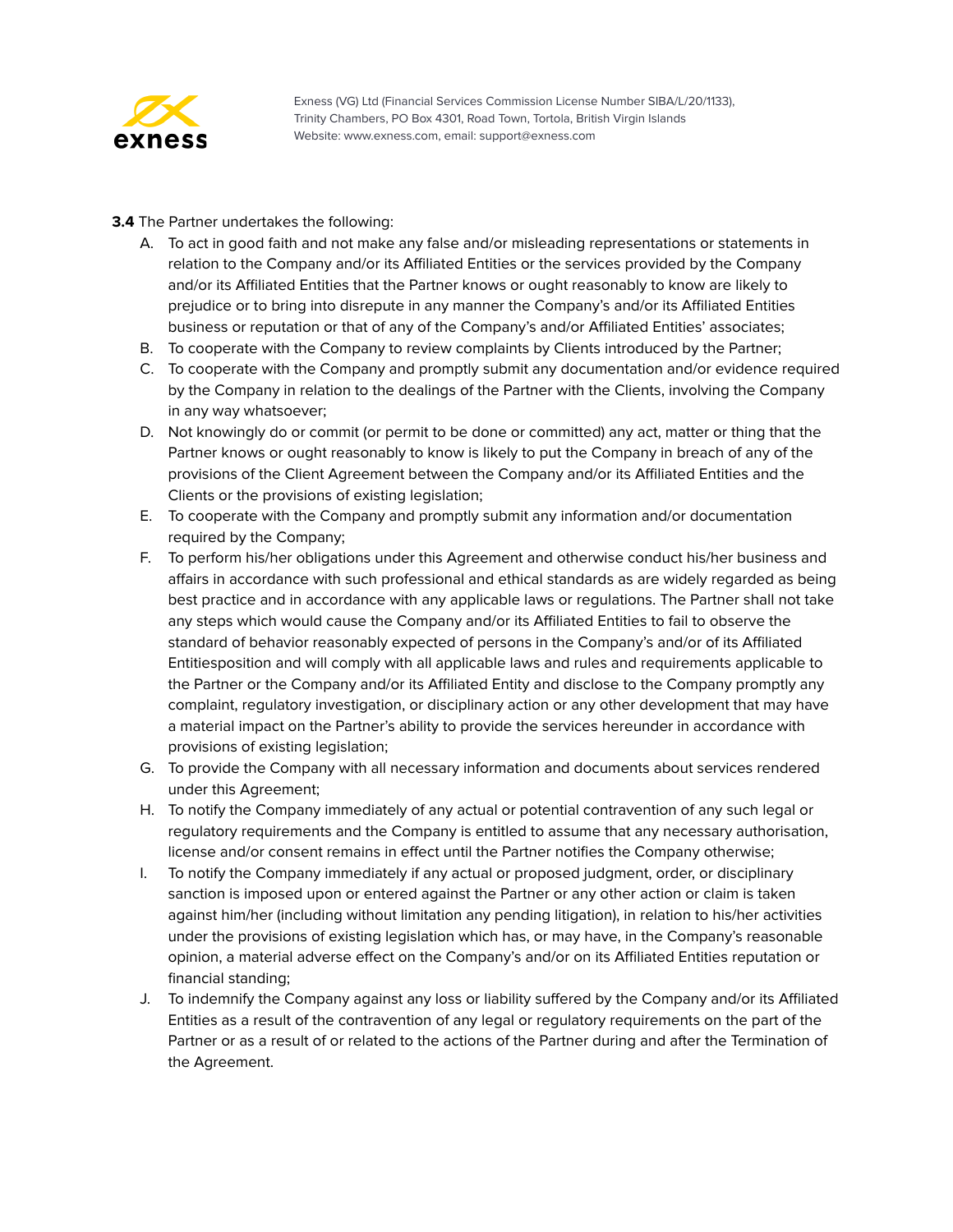

#### **3.5** The Partner **shall not**:

- A. Contact or interact in any way with Prospective Clients and/or Introduced Clients unless the prior specific consent of the Company is given;
- B. Accept money from Prospective Clients and/or Introduced Clients on behalf of or for the benefit of the Company and/or of its Affiliated Entities or trade on behalf of Introduced Clients;
- C. Make changes to any documents including the Company's and/or its Affiliated Entities legal documents and/or any Promotional Material;
- D. Make any representation or warranty concerning the Company and/or its Affiliated Entities except as authorised by the Company;
- E. In his/her capacity as Partner, incur any liability on behalf of the Company and/or to its Affiliated Entities or in any way pledge or offer credit on behalf of the Company and/or on behalf of its Affiliated Entities or accept or enter into any contract binding upon the Company and/or of its Affiliated Entities.

**3.6** The Partner agrees that in the event of a request by an Introduced Client to be unlinked from a specific Partner the Company and/or its Affiliated Entities shall comply with such request and cease paying any Commission to the Partner in relation to the Introduced Client.

# <span id="page-5-0"></span>**4. Company's Rights and Obligations**

**4.1** The Company and/or its Affiliated Entities retain the right to refuse registration as a Client to any Prospective Client introduced by the Partner.

**4.2** The Company and/or its Affiliated Entities shall be the sole and exclusive proprietor of any personal data disclosed and/or related to the Introduced Clients.

**4.3** The Company has the right to cancel the payment of a Partner Commission for any Non–Active Introduced Client and terminate the assignment of such a Non–Active Introduced Client with a specific Partner.

**4.4** The Company and/or its Affiliated Entities have the right to monitor the Partner's Site and request the Partner to make amendments as deemed necessary and the Partner is obliged to comply with such amendments.

**4.5** The Company undertakes to:

- A. Fulfill its obligations under this Agreement in good faith;
- B. Save information about all Introduced Client transactions, for such period as may be reasonably required for the purposes of this Agreement;
- C. Pay Partner Commission for Introduced Clients, except in the following circumstances:
	- a. When the Client and the Partner are the same person/entity;
	- b. When the Partner acts in breach of the terms of this Agreement;
	- c. When one of the reasons mentioned in term 5.8 below prevails.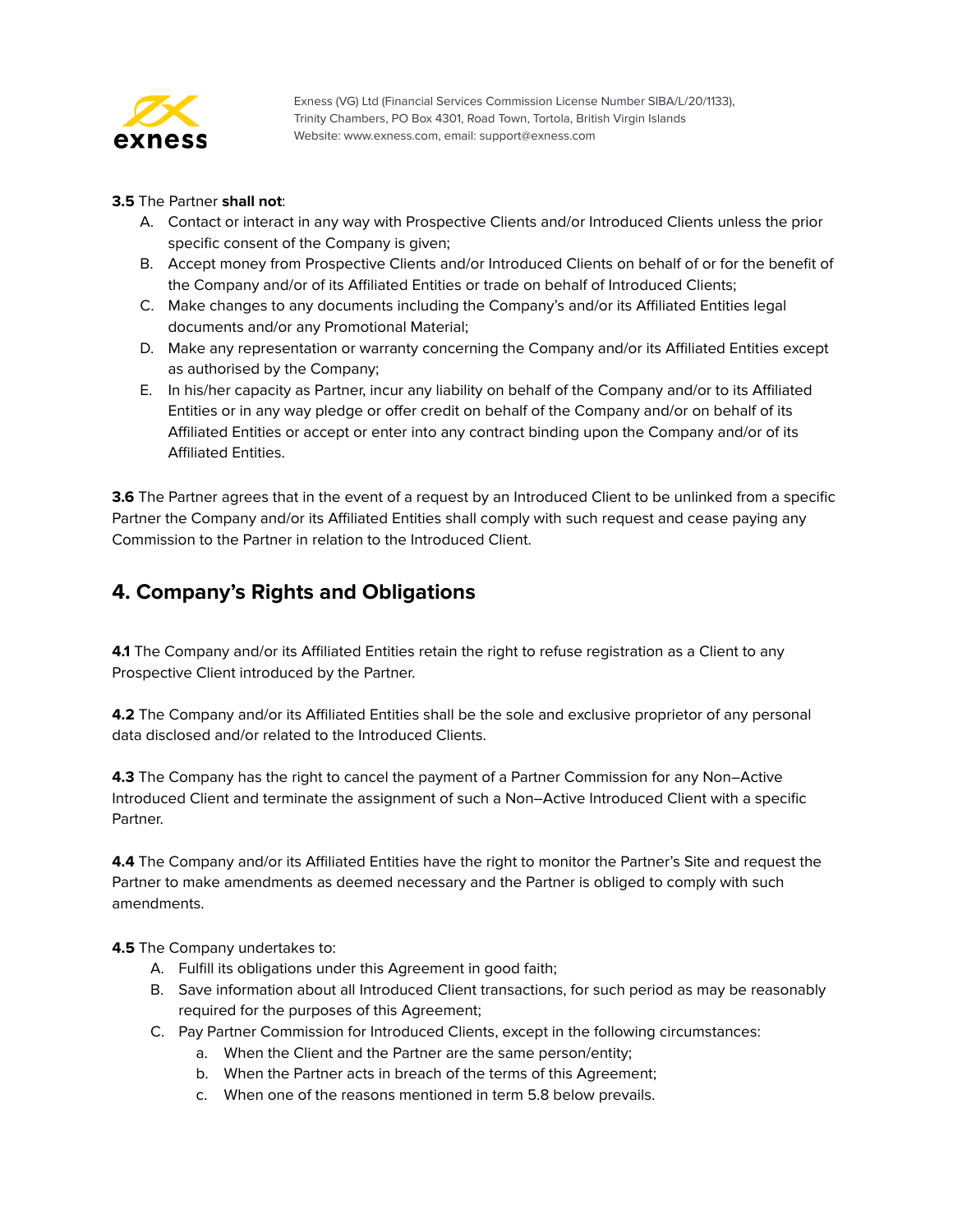

# <span id="page-6-0"></span>**5. Payment of Partner Commission**

**5.1** For the services rendered under this Agreement, the Partner shall be compensated for each trading transaction (excluding any credit/bonus generated amount) performed by the Introduced Client assigned to the Partner.

**5.2** The Partner Commission will be calculated for all closed transactions within a 24-hour period and will be available for withdrawal on a daily basis.

**5.3** The Partner Commission from trading transactions of Introduced Clients is calculated as follows:

● Currency pairs under the Standard Cent account with the suffix -c (group of instruments: Forex\_pairs)

Partner Commission = Reward size x Spread in pips x Pip value in USD

Currency pairs under the Standard account with the suffix -m (groups of instruments: Forex\_group, Crypto\_group, Energies\_group, Indices\_group, Stocks\_group)

Partner Commission = Reward size x Spread in pips x Pip value in USD

● Currency pairs under the Pro account (group of instruments: Forex, Crypto, Energies, Indices, Stocks)

Partner Commission = 17% x Spread in pips x Pip value in USD

● Currency pairs under Raw and Zero account types (group of instruments Forex, Energies, Crypto, Indices, Stocks)

Partner Commission = number of lots x fixed commission size USD

● Currency pairs under Standard Plus account (group of instruments Forex, Energies, Crypto, Indices, Stocks)

Partner Commission = number of lots x fixed commission size USD

**5.4** In the case that any Introduced Client(s) of the Partner trades with credit/bonus, the above calculations should be amended as follows. When calculating credits/bonuses for Introduced Clients, a credit coefficient, calculated as follows, is applied to the Commission due to the Partner: Credit coefficient = (Equity – the Introduced Client's current credit/bonus) / Equity Reward Amount = Partner Commission x Credit coefficient

**5.5** The Partner Commission is paid out for first level Introduced Clients (introduced by Partner), however, the Company may decide on payment to the Partner of Commission for the second level Introduced Clients (introduced by Subpartners). The second level Commission is paid only for the types of financial tools for which the Commission is added from the spread, and not from the trading volumes or as the interest rate for the transaction levied by the Company, unless otherwise determined by the Company in its sole discretion.

**5.6** The Company retains the right to reduce the Partner Commission in the event that the cost of hedging risks associated with one or more Introduced Clients' transactions increases.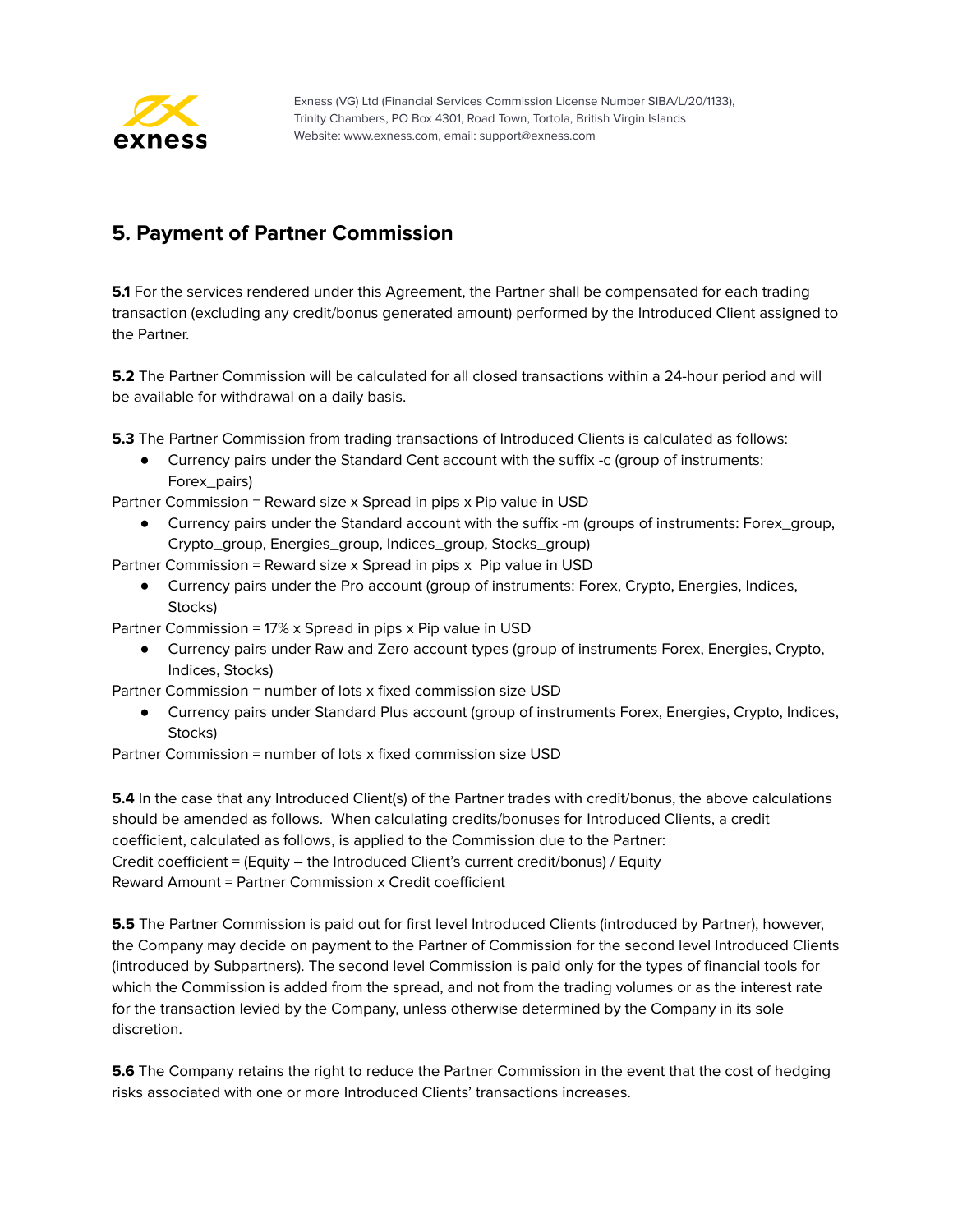

**5.7** If there is reasonable suspicion by the Company that auto-referral activity (that is when the Partner gets Commission from trading operations carried out on Accounts by direct or circumstantial evidence controlled by the Partner; this includes, but is not limited to, use by the Partner and the signed Client of at least two identical IP addresses) is performed by the Partner, the Partner Сommission size can be decreased by the Company down to 0%.

**5.8** Payment of Partner Commission will be delayed or not be paid or annulled/cancelled or suspended in the following circumstances:

- A. If the Partner Account or any other Account managed or controlled by the Partner or any of the Introduced Clients assigned to the Partner is considered by the Company suspicious;
- B. If the Company determines that the Partner Commission is derived from activity related, directly or indirectly, to fraudulent or illegal or deceptive practices;
- C. The Introduced Client performs actions in bad faith for generating Partner Commission;
- D. If the Partner Account, any Account maintained in the name of the Partner or attracted Introduced Client Account is blocked or placed in the archive in a manner required by sections of this Agreement or the "Temporary Block of the Client Account" and "Inactive and Dormant Client Accounts" of the Client agreement and General Business Terms between the Company and the Client if applicable. The provisions of this clause are applicable to the full period of archiving and/or blocking of Partner Account or any Account maintained in the name of the Partner or Introduced Client linked to the Partner;
- E. When the rate amount to be paid is less than 0.01 of unit of currency of the Partner Account;
- F. The results of the Introduced Client transactions are canceled because they were executed at non-market quotations;
- G. When the Introduced Client's Account balance consists of only credits/bonuses;
- H. If the Partner Commision derived from Introduced Clients via Facebook or Instagram paid advertising.

**5.9** When the restrictions are removed from an Introduced Client's Account, the Partner Commission payments to the Partner shall resume.

**5.10** The percentages and methods of calculation of the Partner Commission may be amended from time to time by the Company and the current at the time percentages and methods of calculation shall be available in the "Reports" section of the Sites and deemed to have effect from the date that same are posted, in relation to subsequent transactions.

**5.11** The Partner Commission shall be paid to the Partner Account. Any other manner to pay the Partner Commission must be approved by the Company.

**5.12** The Partner undertakes to pay all tax, money transfer fees, currency conversion fees, and other mandatory payments.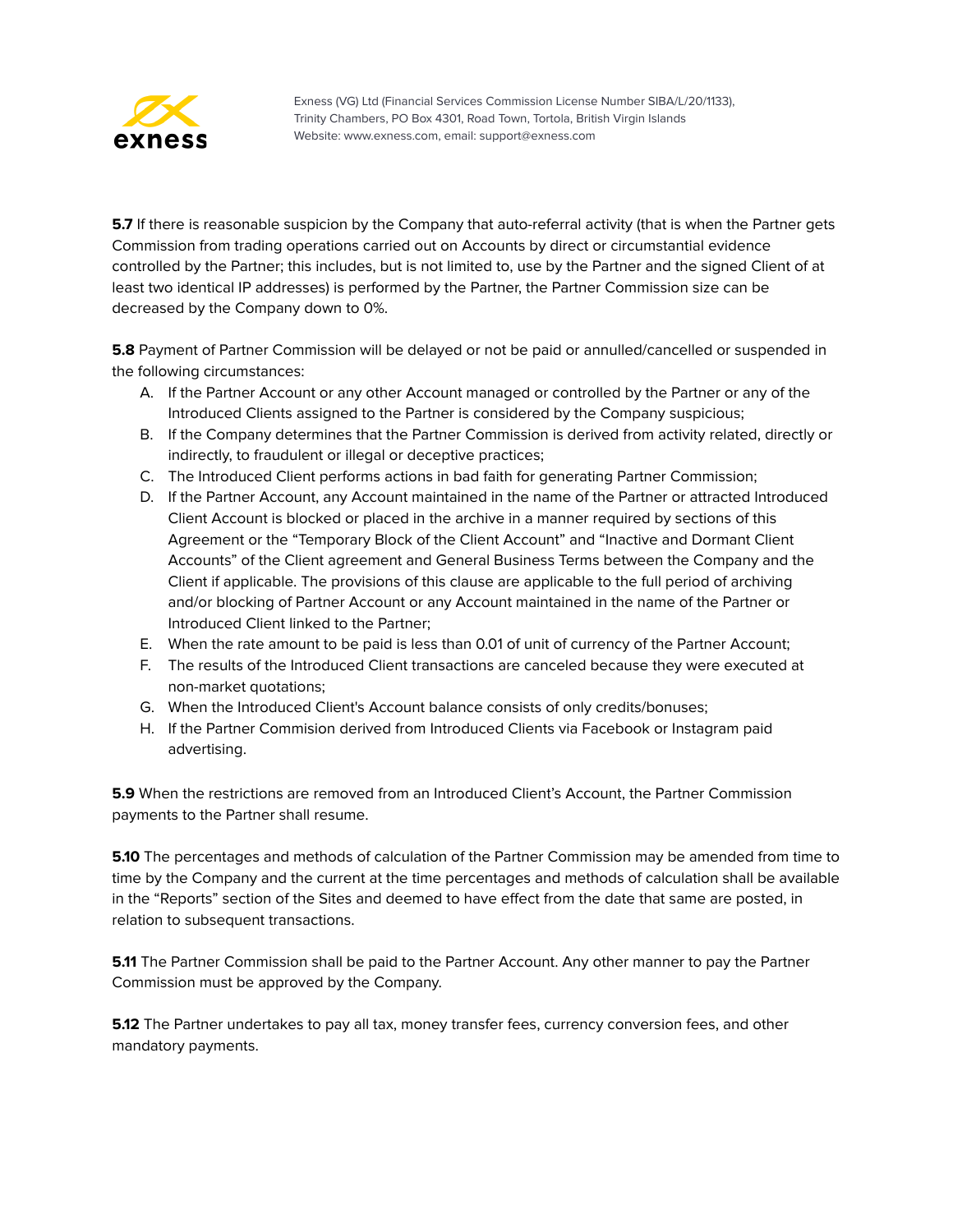

**5.13** The Company and/or its Affiliated Entities have developed a system to calculate and credit back to the Clients part of the Partner Commission received by the Partners ("Autorebates System"). The Autorebates System has tools to calculate and credit part of the Partner Commission back to the corresponding Client's account based on the Partner's instructions and parameters. The Company is responsible for the correct operation of the Autorebates System. Any payments to Clients processed through the Autorebates System are irrevocable and the Company bears no responsibility for any actions processed by the Partners via the Autorebates System. Only a limited number of Partners will have access to the Autorebates System.

# <span id="page-8-0"></span>**6. The Use of Promotional Material**

6.1 The Partner shall only use Promotional Material provided and approved by the Company in order to provide the services provided by the Agreement. Any other material created by the Partner and used for advertising, including but not limited to creatives, landing pages, domains, emails and more should be submitted to the Company for prior approval before launching.

6.2 Any Promotional Material that is created and/or provided by the Company and used by the Partner is exclusively owned by the Company and shall not be used by the Partner for any purpose outside the scope of the present Agreement unless the prior written consent of the Company is obtained.

# <span id="page-8-1"></span>**7. Promotion Restrictions**

**7.1** The Company and/or its Affiliated Entities, own worldwide registered and protected trademarks including without limitation "Exness" and the "Exness logo". The Partner acknowledges that he/she is not allowed to register any kind of business that includes the trademarks of the Company and/or its Affiliated Entities.

**7.2** The Company may give the Partner a revocable, non-exclusive, non-transferable, non-assignable, non-sub-licensable right to use and display on the Partner's Site the name, trademark and Promotional Material for free for the duration of this Agreement so that the Partner may fulfill his/her obligations under this Agreement, subject to the following:

- A. The Partner shall use the Company's name, trademark and Promotional Material to advertise the services provided by the Company and/or its Affiliated Entities on his/her website solely for the purpose of providing a link from the Partner's Site to the Site and fulfilling his/her obligations under this Agreement;
- B. The Partner may not call into question or dispute the Company's right to its name and trademark;
- C. The Partner may not perform any actions that may be considered by the Company as damaging the Company's business reputation, image or trademark;
- D. The Partner undertakes to observe the provisions of any applicable legislation and customary business practices regarding the protection of intellectual property rights and to cooperate with the Company to protect such rights;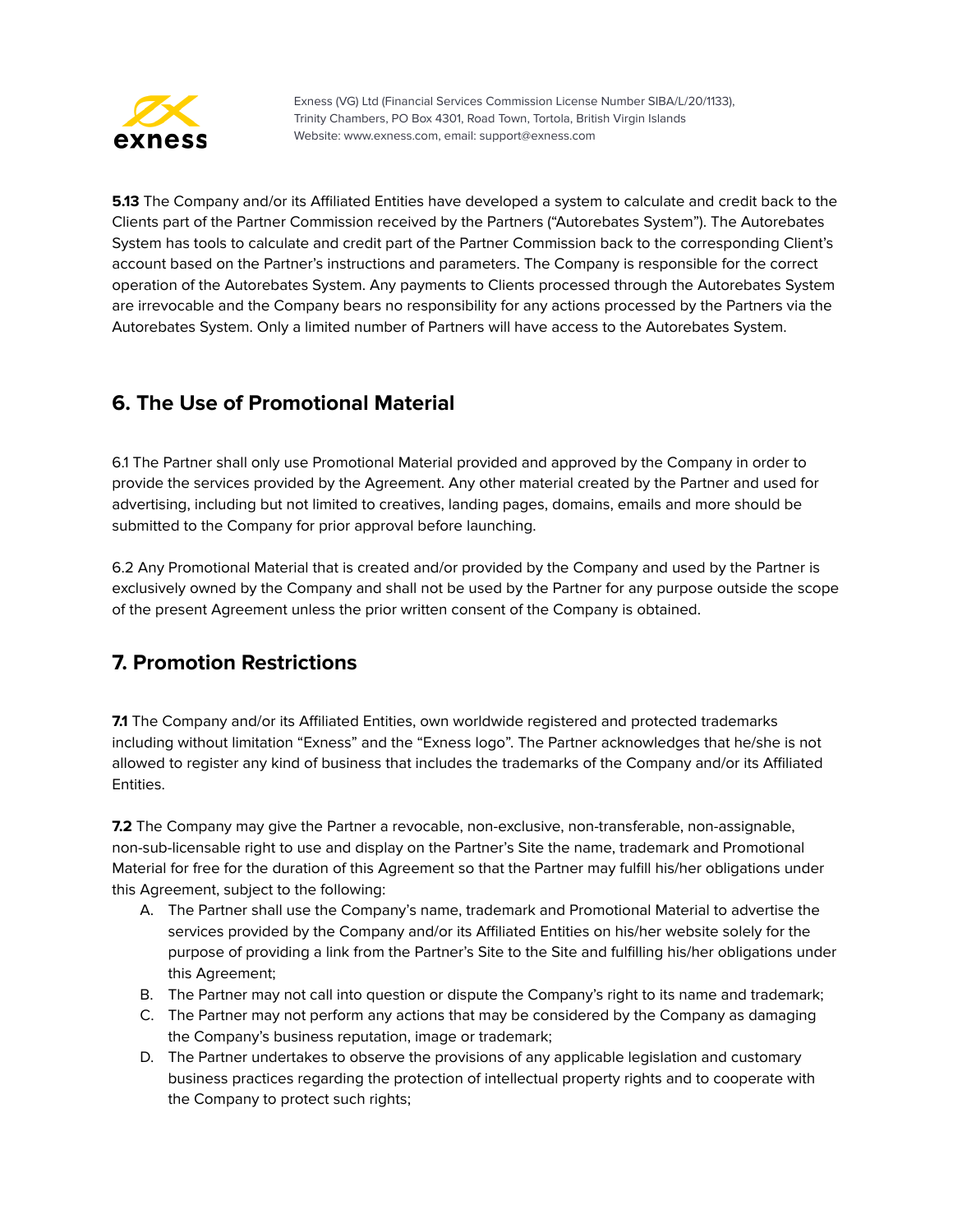

E. The Partner undertakes to inform the Company in writing of all instances known to it in which the Company's right to its name and trademark are disputed or violated.

**7.3** The Partner is not permitted to use the Company's and/or its Affiliated Entities' trademark in any paid search activity, whether this is in ad text, copy or display URLs without prior written approval by the Company and/or its Affiliated Entities.

**7.4** The Partner is not permitted to use the Company's and/or its Affiliated Entities' trademark in their ad-copy paid media to advertise on behalf of the Company without the written approval from the Company and/or its Affiliated Entities.

**7.5** The Partner recognizes that the Company holds all rights to the Company's intellectual property and that all intangible assets related to the Company's and/or its Affiliated Entities' name and trademark and created as a result of the performance of this Agreement or by other means are the property of the Company.

**7.6** The Company may cancel the non-exclusive, non-transferable right to use the Company's and/or its Affiliated Entities' name, trademark and Promotional Material for free at any time, at its absolute discretion and without the need to provide any reasons for such cancellation.

**7.7** The Partner undertakes the following:

- A. to post on the Partner Site specific warnings and disclaimers in relation to the provision of the specific services by the Company and/or its Affiliated Entities;
- B. to add all Company's brand terms as negative keywords in all paid search activities in order to avoid any broad matching issues;
- C. to clearly disclose the relationship between the Partner and the Company, including its Affiliated Entities, if applicable, in any material produced or used by a Partner anywhere, including without limitation blogs, publications and news sites, disclosing both non-financial and financial relationships where applicable.

**7.8** The Partner (and the companies which it controls) shall not, directly or indirectly:

- A. Register or use domains, subdomains, keywords, search terms or other identifiers containing the Company's and/or its Affiliated Entities trademark(s) (a part of the Company's name), the Company's trade names, the Company's name or any words or depictions confusingly similar to any of the aforementioned in any language without the Company's prior written consent;
- B. Bid on or purchase internet placement rights for a Similar Domain Name or any part or similarities thereof in any manner in any of its advertising, including but not limited to, internet and web advertising;
- C. Include a Similar Domain Name or any part thereof, or similar variations, translations or misspellings, in the meta tags of any web site code. This includes the meta title, meta keywords or meta description;
- D. Purchase, obtain or use, directly or indirectly, any keywords from Third Party Platforms so as to redirect traffic to the Similar Domain Name;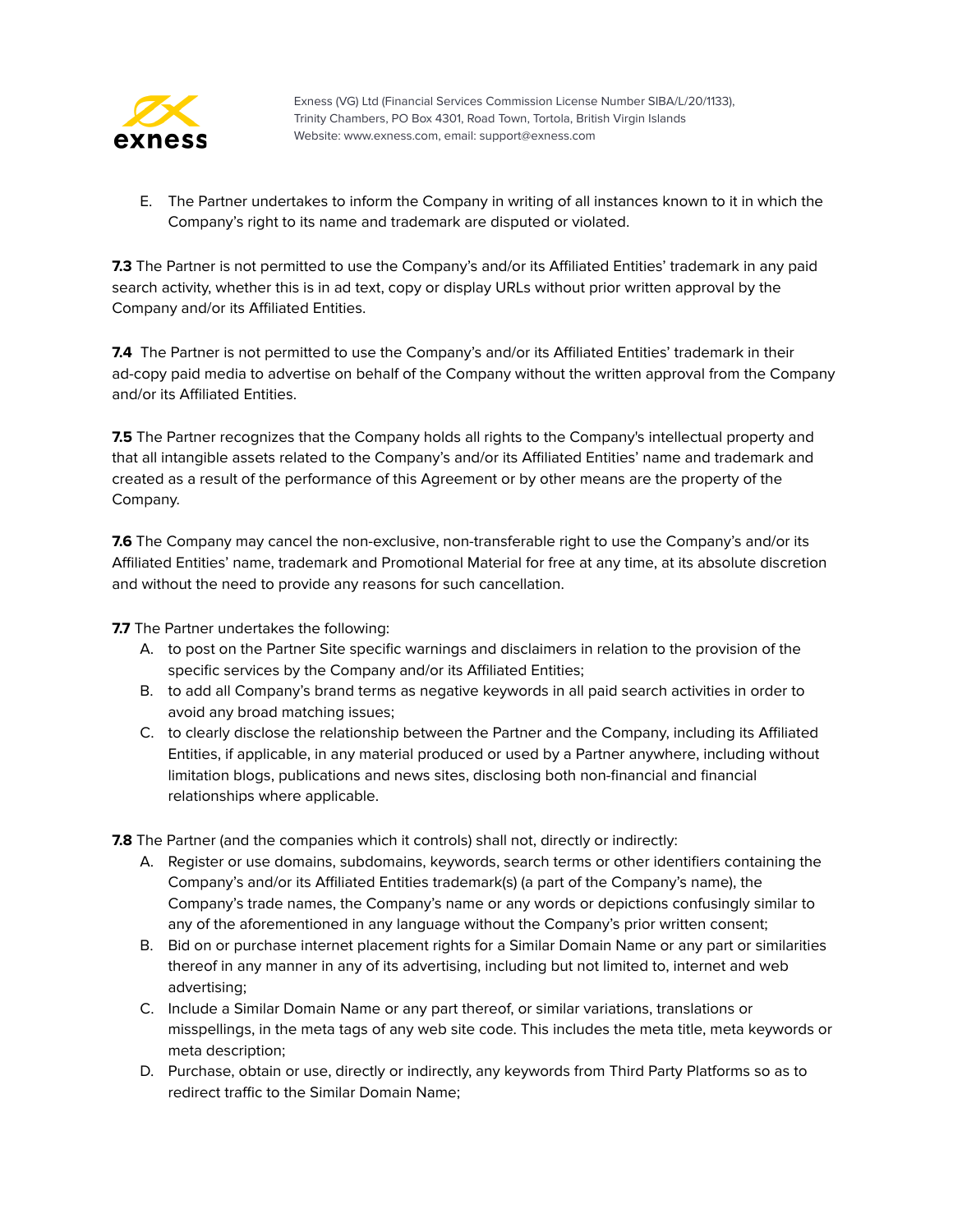

- E. Purchase a Similar Domain Name or any part thereof, or any variations, translations or misspellings thereof, for use in text links, banner ads, pop-up ads or any other type of ad that could be associated with a keyword campaign;
- F. Use false advertising or in general false and/or fraudulent methods for attracting new Clients online, launching the search engine and leading the search engine users astray, including, but not limited to the use of the Company's website URL with a Partner Link in the contextual advertising systems, knowingly falsely redirecting users to a different website on the Internet;
- G. Send traffic through automatic redirects on a website page;
- H. Use ad fraud, including but not limited to impression/click/conversion/data fraud, and fraudulent traffic sources, including but not limited to botnets/toolbars/click farms/other methods of automated/fraudulent traffic such as automated bots and stuffed cookies;
- I. Use questionable traffic sources including but not limited to parked domains, error pages, juvenile, death & tragedy, sexually suggestive and violent content are not permitted;
- J. Publish advertisement-like information on websites which contain or link to websites that violate the rules of law, ethics, and morality;
- K. Publish advertisements with incorrect information about the services offered or with omissions to the non-disclosure provisions of the risks to the Prospective Client.
- L. Use malicious software with pop-up advertisements or advertisement-like mailings to email addresses without consent to receive said mailings;
- M. Purchase keywords with reference to Exness and/or other misspellings of the name on pay-per-click search engines to drive traffic to Partner's own website;
- N. Purchase trademarks which include the word "Exness" in any language;
- O. Bid or appear on misspells or variations of "Exness" brand searches.

**7.9** The Partner undertakes full responsibility of any legal representation and to pay all relevant fees, costs, expenses and fines in relation to any dispute, claim, action or proceeding relating to the intellectual property rights of the Company and/or its Affiliated Entities arising whatsoever directly or indirectly out of the Partner's activities, negligence, willful default or fraud or breach of any of its obligations under this Agreement.

# <span id="page-10-0"></span>**8. Protection Of Personal Data**

**8.1** The Partner undertakes to observe all provisions of applicable laws and regulations for the protection of personal data for the purpose of fulfilling its obligations under this Agreement.

**8.2** The Partner undertakes full responsibility to pay any fines and/or compensate the Company and/or its Affiliated Entities for any losses arising as a result of its violation of the provisions of laws regulating the protection of personal data indemnify and hold harmless the Company and/or its Affiliated Entities including their directors, officers, employees, shareholders and owners against any and all claims, demands, liabilities, losses, damages, judgments, settlements, costs, fines and expenses insofar as such claims, demands, liabilities, losses, damages, judgments, settlements, costs, fines and expenses arise out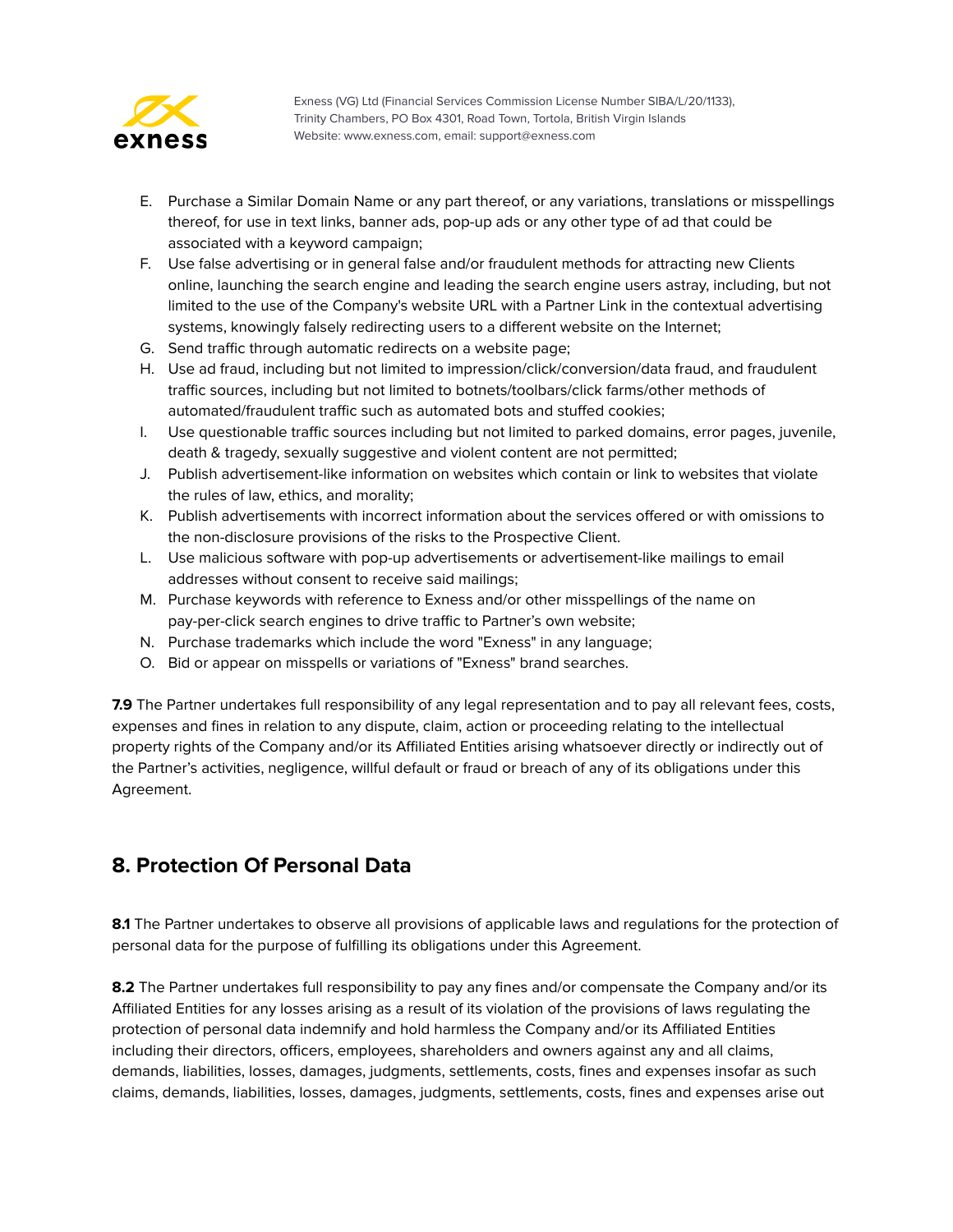

of the breach of the present Agreement and/or are based on any claim against the Company derived by the Partner's activities, negligence, willful default or fraud or breach of any of its obligations under this Agreement.

# <span id="page-11-0"></span>**9. Confidentiality**

**9.1** The Parties undertake to hold in confidence all information (both written and oral) that becomes known to the Parties in connection with their performance of this Agreement, both for the duration of the Agreement and after its termination.

**9.2** The Partner shall keep all information relating to the Company and/or its Affiliated Entities and/or their services and or the Introduced Clients strictly confidential and shall not disclose the same to any other person or seek to utilise the same in order to obtain any commercial advantage over the Company and/or its Affiliated Entities for itself or any other person or entity.

**9.3** In the event of the termination of the Partner's status, the Partner shall cease using confidential information which has become known to him or her through the performance of this Agreement and shall return or destroy all such documents or information.

# **10. Restrictions, Amendments and Termination**

**10.1** The Company at its discretion may put restrictions in the operation of the Partner Accounts for any of the following reasons:

- A. If there is any suspicion that the Partner is involved in any illegal/fraudulent transactions;
- B. If there is a suspicion that the Partner violates any of the conditions of this Agreement or any term of the Client Agreement between the Company and the Partner as a Client or any other documents concluded between the Partner as a Client with the Company.

In the event that the Partner is also a Client of the Company and any of the aforementioned events occur then the Company may also put restrictions in the operation of any of the Accounts in the name of the Partner.

**10.2** The Company has the right to amend the terms of this Agreement at any time with immediate effect without giving any prior notice to the Partners.

**10.3** The Company may terminate the Agreement and the Partner's status with immediate effect for any of the following reasons:

- A. If the Partner violates the conditions of the Agreement;
- B. In the event that the Partner is also a Client of the Company and the Partner violates any term of the Client Agreement between the Company and the Partner as a Client or any other documents concluded between the Partner as a Client of the Company;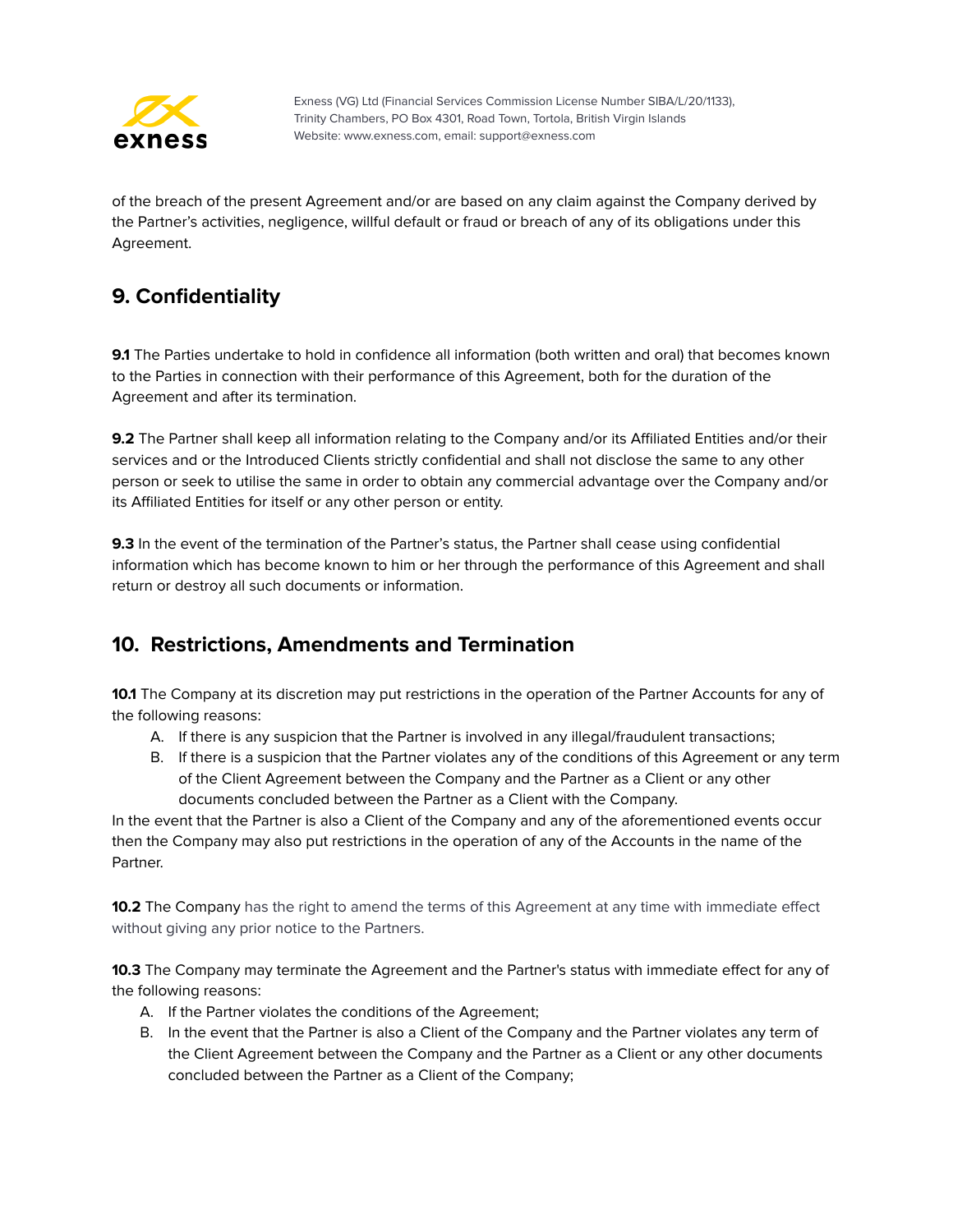

C. If the Company has cause to believe that the Partner is not putting enough effort into promoting the Company's services.

In the event that the Partner is also a Client of the Company and any of the aforementioned events occur then the Company may also terminate with immediate effect the Client Agreement between the Company and the Partner as a Client.

**10.4** The Company may terminate the Agreement without cause by giving five (5) days written notice to the Partner.

**10.5** Where termination of the Agreement and the Partner's status takes place, the Company shall pay commission for all Introduced Clients actually introduced before termination, excluding the instances directly provided for by this Agreement, until the effective termination date. The Partner shall not be entitled to receive any Commission from any Introduced Clients generated after the effective termination date.

**10.6** Termination of the Partner's status shall not preclude the Company from subsequently entering into contractual relationships with Introduced Clients introduced by the Partner.

**10.7** The Partner shall no longer be allowed to use the Company's name and trademark following the termination of the Partner's status and the Partner is obliged to return to the Company any Promotional Material.

# <span id="page-12-0"></span>**11. Indemnity**

**11.1** The Partner agrees to indemnify the Company and/or its Affiliated Entities and hold the Company and/or its Affiliated Entities, directors, officers, employees and affiliates, harmless from and against any liability, claims, demands, proceedings, costs, damages, expenses (including legal fees) and penalties/fines whatsoever directly or indirectly suffered by them or incurred by them arising out of the Partner's activities, negligence, willful default or fraud or breach of its obligations under this Agreement and the Company may deduct any amount to indemnify the Company and/or its Affiliated Entities from any outstanding Partner Commission.

# <span id="page-12-1"></span>**12. Client Complaints**

**12.1** The Partner will promptly inform the Company by telephone and in writing, of any complaint against the Company and/or any of its Affiliated Entities Upon Company's request the Partner shall submit a full and detailed report with any supporting documents relating to the complaint within five (5) days of receiving the complaint.

**12.2** The Partner agrees to notify the Company of any written complaint received from any Introduced Client which relates to any function that the Partner has undertaken and, in the event, the Partner agrees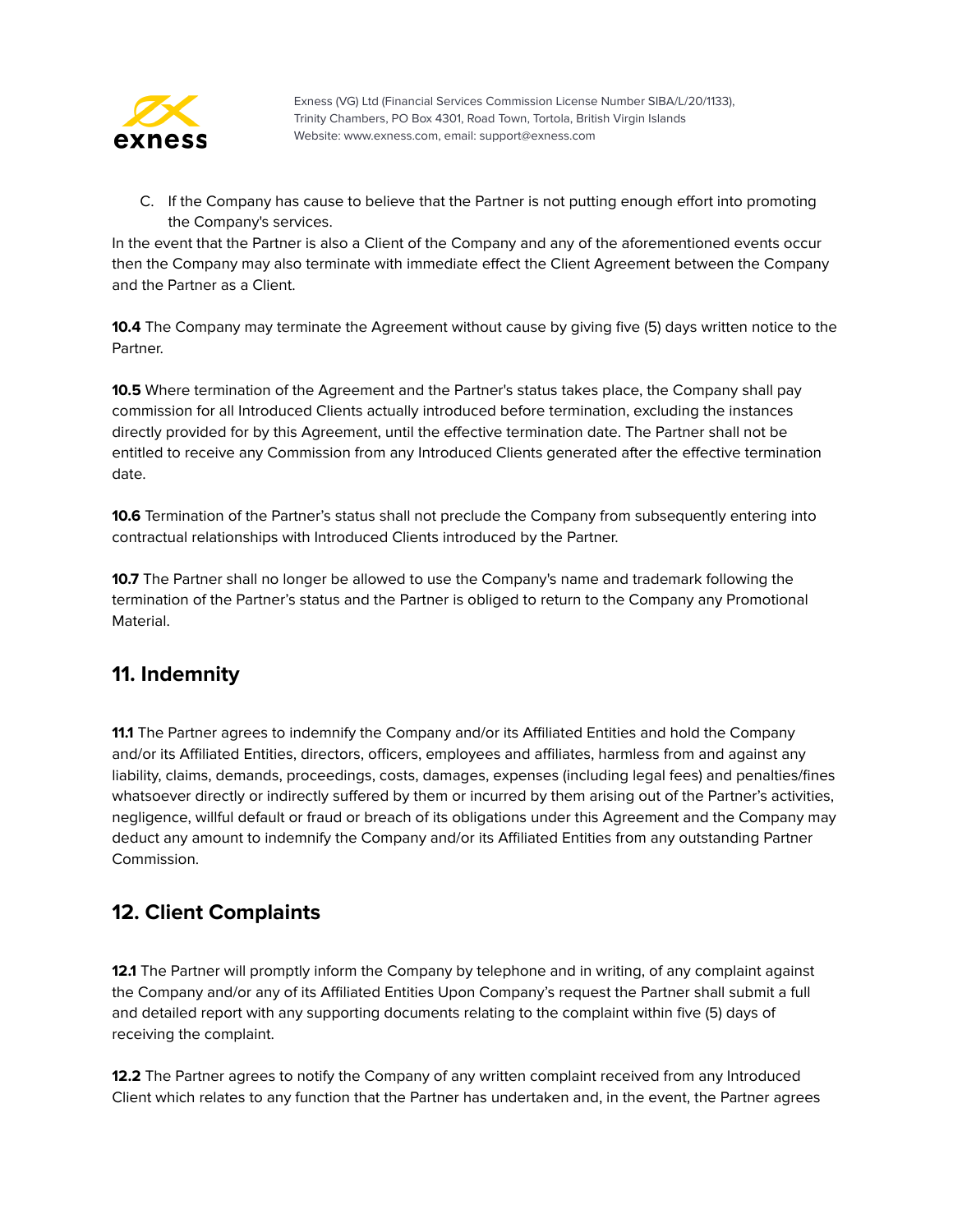

action is necessary, it undertakes to take reasonable steps to amend its procedures to avoid the occurrence of similar complaints in the future.

#### <span id="page-13-0"></span>**13. Notices**

**13.1** For the purposes of this Agreement, "writing" or "written notice" is defined as handwritten or typed text that is sent or received by email.

**13.2** Any notice hereunder shall be in writing and deemed to have been duly given from the moment the email is sent to the below email addresses for the Company or to the last email address provided by the Partner to the Company.

<span id="page-13-1"></span>Company: [partnership@exness.com](mailto:partnership@exness.com)

#### **14. Entire Agreement**

**14.1** This Agreement, together with any documents referred to in it, constitutes the whole agreement between the Parties relating to its subject matter and supersedes any prior drafts, agreements, undertakings, representations, warranties and arrangements of any nature, whether in writing or oral, relating to such subject matter.

#### <span id="page-13-2"></span>**15. Partner's Representations and Warranties**

**15.1** The Partner represents that he/she has the full right, power, and authority to enter into and be bound by the terms and conditions of this Agreement and to perform his/her obligations under this Agreement, without the approval or consent of any other party.

**15.2** The Partner confirms that he/she has obtained all necessary authorisations (including, without limitation, any regulatory or governmental consents, approvals or licenses), if applicable, to enable him/her to enter into and perform his/her obligations under this Agreement and he/she undertakes to maintain such authorisations, and consents during the term of this Agreement. The Partner undertakes to submit to the Company, prior to commencing operations under the present Agreement, evidence of all the relevant authorisations, licenses and consents that he/she possesses.

**15.3** The Partner confirms that he/she has, prior to execution of this Agreement, fairly disclosed to the Company all information (including, without limitation, geography of leads, channels, any material information relating to its regulatory standing and details of any material difficulties previously encountered by him/her in the provision to Introduced Clients of such or similar services as those contemplated in this Agreement) which may reasonably be considered material to the Company in deciding whether to deal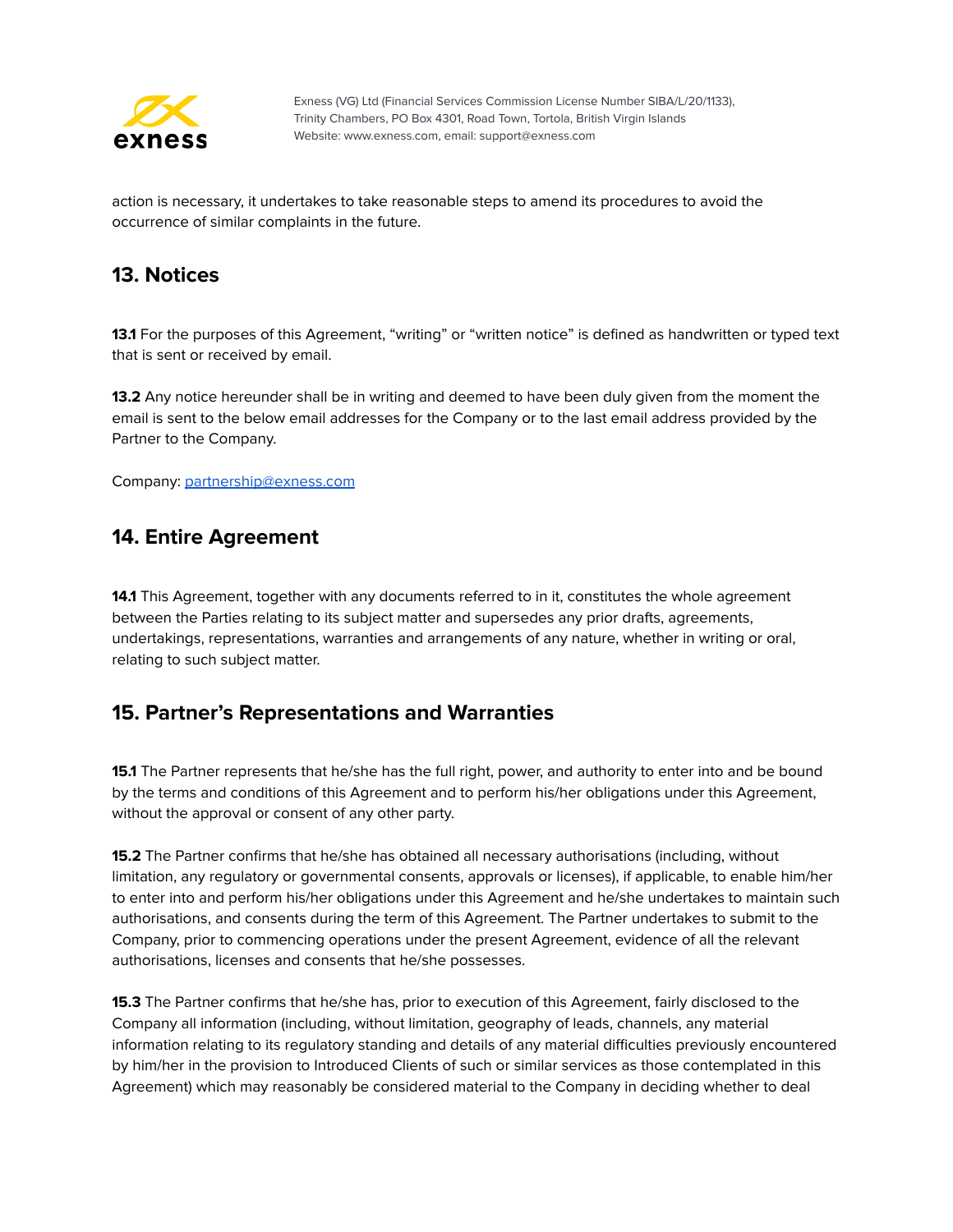

with the Partner and/or any Prospective Client or in determining the basis on which Company services should be provided.

**15.4** The Partner confirms that all information and/or documentation supplied by him/her to the Company (including, without limitation, information relating to any Prospective Client or Client, geography of leads, channels) is true, complete and accurate in all material respects and the Partner will advise the Company forthwith of any material change to the information previously provided. In addition, the Partner undertakes to provide any further information and/or documentation as required by the Company from time to time.

#### <span id="page-14-0"></span>**16. Severability**

**16.1** Should any part of this Agreement be held by any Court of competent jurisdiction to be unenforceable or illegal or contravene any rule, regulation or by law of any Market or regulator, that part shall be deemed to have been excluded from this Agreement from the beginning, and this Agreement shall be interpreted and enforced as though the provision had never been included and the legality or enforceability of the remaining provisions of the Agreement or the legality, validity or enforceability of this provision in accordance with the law and/or regulation of any other jurisdiction, shall not be affected.

# <span id="page-14-1"></span>**17. Assignment**

**17.1** The Company may at any time assign to a third party any or all of its rights, benefits or obligations under this Agreement or the performance of the entire Agreement subject to providing at least five (5) Business Days prior written notice to the Partner. This may be done, without limitation, in the event of merger or acquisition of the Company with a third party, reorganisation of the Company, upcoming winding up of the Company, or sale or transfer of all or part of the business or the assets of the Company to a third party. It is agreed and understood that in the event of transfer, assignment or novation as described in the present paragraph, the Company shall have the right to disclose and/or transfer all Partner related information (including without limitation personal data, recording, correspondence, due diligence and identification documents, files and records etc) transfer the Partner Account and any money maintained in such Partner Account. The Partner may not transfer, assign, charge, novate or otherwise transfer or purport to do so the Partner's rights or obligations under the Agreement without prior written consent of the Company.

#### <span id="page-14-2"></span>**18. No Waiver**

**18.1** No failure to exercise, nor any delay in the exercise, by either party to this Agreement of any right, power, privilege or remedy under this Agreement shall impair, or operate as a waiver of such right, power, privilege or remedy.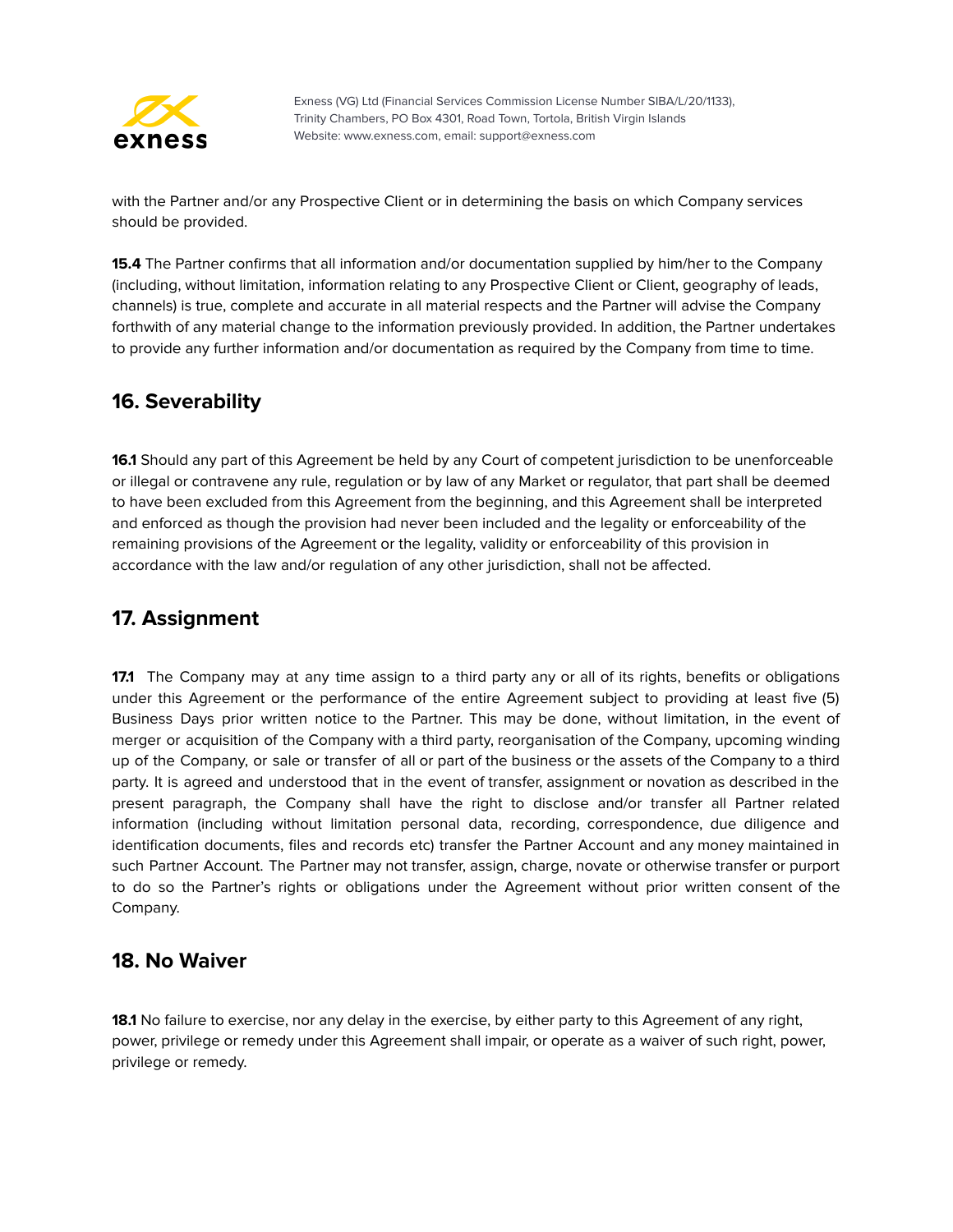

#### **19. Miscellaneous**

**19.1** Nothing in this Agreement is intended to, or shall be deemed to establish any partnership or joint venture between the Company and the Partner, constitute either the Company or the Partner an agent of each other or of any other third pay, nor authorize the Partner to make or enter into any commitments for and on behalf of the Company.

**19.2** In the event of any dispute between the Partner and any Prospective Client and/or Introduced Client and/or Client or in the event of suspicion by the Company of any fraudulent or illegal activities involving the Partner the Company retains the right to block any amount of money in any of the Partner Accounts or any of the Accounts maintained in the name of the Partner as a Client with the Company.

**19.3** All rights and remedies provided to the Company under the Agreement are cumulative and are not exclusive of any rights or remedies provided by the applicable law.

**19.4** This Agreement and any dispute or claim, including non-contractual disputes or claims, arising out of or in connection with it or its subject matter or formation shall be governed by and construed in accordance with the British Virgin Islands law. The Partner hereby irrevocably agrees that the British Virgin Islands courts have exclusive jurisdiction and accordingly submits to the jurisdiction of the British Virgin Islands courts in relation to any matter arising in connection with this Agreement.